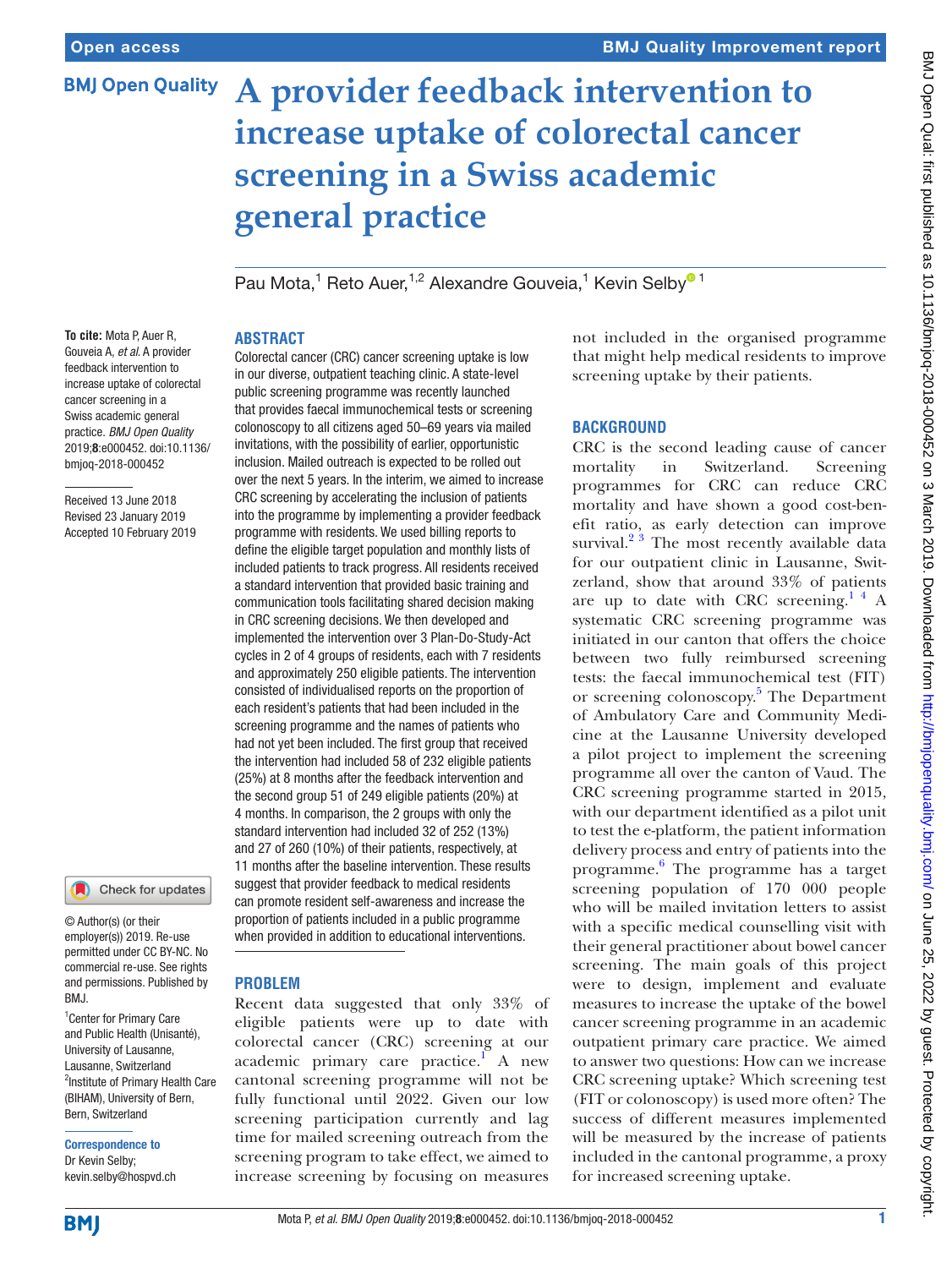# **Measurement**

Our main outcome measure was the proportion of eligible patients enrolled in the cancer screening e-platform by each group of residents. The medical residents in our outpatient clinic are separated into four groups, each supervised by an attending physician. Our clinic's electronic health record does not allow for easy identification of patients eligible for screening or the tracking of quality metrics such as screening uptake. We therefore relied on the number of inclusions in the cantonal programme by physicians via the programme e-platform as a proxy for increased screening uptake. We did not verify actual screening completion. On inclusion in the programme, patients could be included for screening with FIT or colonoscopy, for temporary exclusion (already up to date with screening or short-term illness), or permanent exclusion (identified as high-risk and not screening eligible or other definitive exclusion criteria). We checked the number of inclusions to the platform at the end of each month, stratified by group to compare intervention groups with control groups before and after the intervention implementation. We used billing reports from August 2014 to August 2015 to identify patients who had attended at least one primary care visit and were born in the years eligible for inclusion (ages 50–69 years). We expected the total number of eligible patients seen by each group of residents to be stable during the duration of the study.

# **Statistical analyses**

Our primary outcome was the cumulative proportion of eligible patients from each group of residents enrolled in the cantonal programme. This proportion was compared between intervention and control groups at 8 months after intervening in the first intervention group (red), and 4 months after intervening in the second group (orange). We also tracked the number of inclusions per month and the proportion of patients included for each test type (FIT vs colonoscopy) and with a temporary exclusion from the programme (most often those already up to date with screening). We started to monitor the e-platform uptakes for each group just after delivering presenting information about the programme to all residents.

#### **Design**

This was a non-randomised intervention with two intervention and two parallel control groups of residents using sequential Plan-Do-Study-Act (PDSA) cycles. Our project ran from September 2015 to August 2016. We focused on four groups of medical residents (Red, Orange, Green and Blue) each with seven medical residents in general internal medicine and around 250 patients in the target age population for CRC cancer screening. These groups are used for the supervision of residents and meet weekly for teaching and problem solving.

# **Baseline intervention in all groups**

Our baseline intervention for all residents was to inform them about the new cantonal screening programme via

the weekly morning report for all residents and weekly conferences with attending physicians. We also gave tutorials and access to the electronic platform for including new patients in the screening programme and placed patient-information sheets in every consultation room. All materials were available to residents on our outpatient clinic website.

# **Intervention groups**

We implemented and tested a multidimensional, datadriven, sequential quality improvement intervention based on the PDSA method. We intervened in two groups of residents (Red and Orange), while the other two groups served as controls (Blue and Green).

# **Strategy**

We used three improvement PDSA cycles and we collected our outcomes data continuously throughout to test the results of each improvement cycle.

# **PDSA cycle 1**

Our first cycle was based on the intervention delivered in all groups in September 2015, which was to provide all residents with information about the programme, patient materials and access to the on-line platform. We then measured uptake and saw that it was low, at  $<5\%$  in all groups. We asked residents in the Red group about possible interventions and the feasibility of interventions in their practice. From all medical residents' proposals, we chose a single action that could fit in our setting and that was not time-consuming or that needed funding. We also showed results from the baseline intervention and discussed possible interventions with senior leadership for the clinic to get their support and buy-in.

# **PDSA cycle 2**

For the second PDSA cycle, beginning in December 2015 we gave a report to each medical resident at the end of each month that listed their patients eligible for screening and the proportion that had been included in the canton programme. Our assumption was that increasing awareness about the proportion of patients screened by each resident would motivate them to take necessary organisational steps and change their prescription behaviour in order to impact their future performance. We were careful to keep information private and residents weren't given a comparison with their peers. We also gave reports to attending physicians for their patients. We gave the reports in person during weekly meetings with all available residents and supervising physicians, when they also had an opportunity to discuss the reports with their peers. We did not compare between residents the proportion of patients already included in the programme or say what proportion would be desirable.

Feedback after the second round was generally positive, both in terms of the proportion of patients included in the programme (which increased sharply in the red group) and feedback from residents. Some residents felt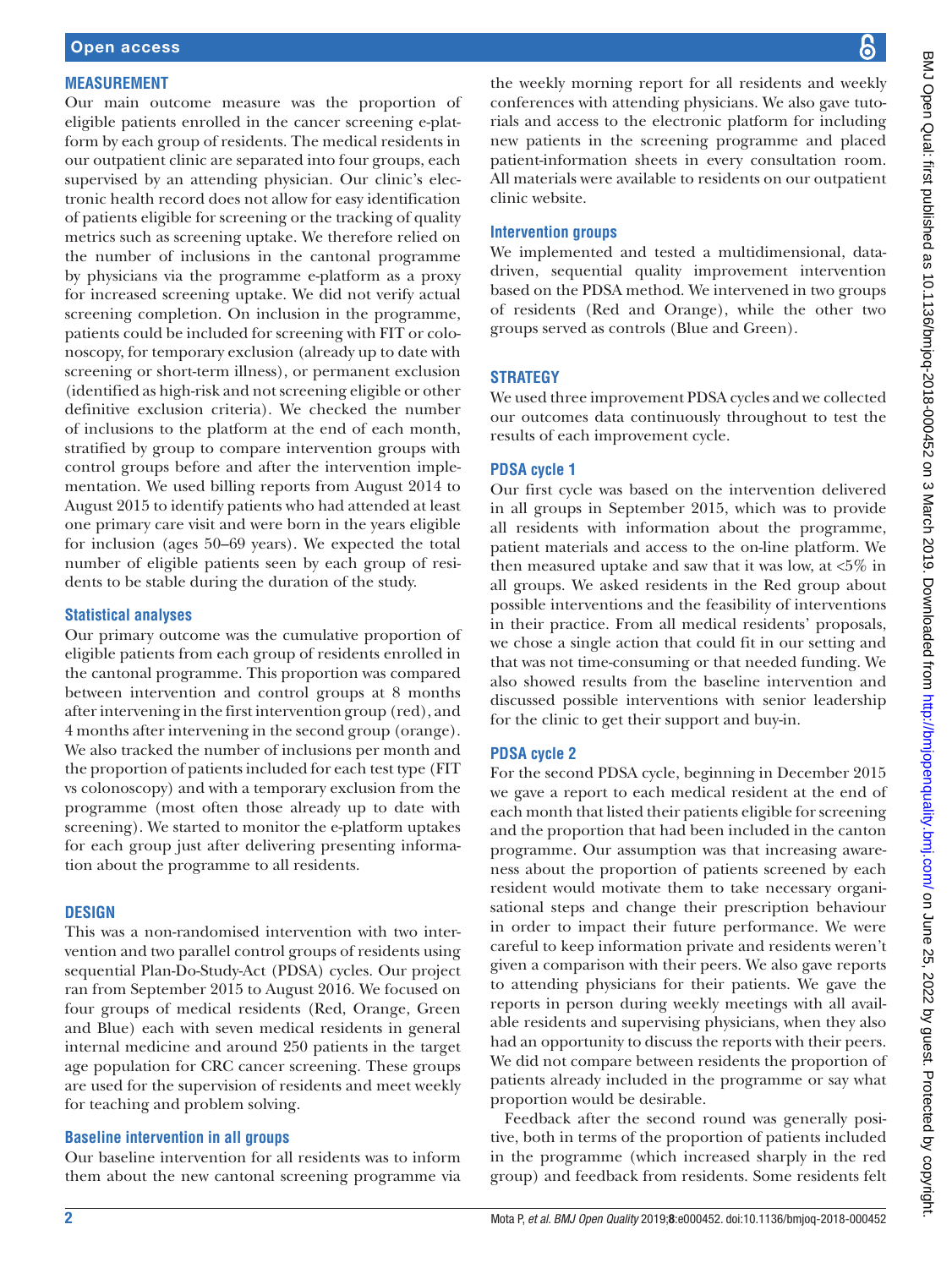ashamed at their low proportion of patients included, but said that it motivated them. Residents felt that discrepancies between the reports and their current panel of patients were minor, despite the lists being generated from patients seen the year prior.

#### **PDSA cycle 3**

After the success of the individual reports in the Red group, we wanted to see if the same intervention could work in a second group that had not participated in the development of the intervention. Given the positive feedback from the Red group, we made no changes and delivered screening uptake reports to each resident in the orange group. We gave the individual uptakes ratio reports in May and June 2016, and we did a follow-up of the daily uptakes at the e-platform the following weeks. The uptake reports were again well received.

#### **Results**

The expected eligible population (patients aged 50–69 years seen for primary care the year prior) for the screening programme was 993 patients, divided in almost equal numbers between the four groups: Red 232, Green 252, Orange 249 and Blue 260. A total of 168 patients was included in the screening programme during the study period (17% of those eligible). The difference between

the groups where the intervention was implemented and the other two was significant and temporally related with interventions in those groups ([figure](#page-2-0) 1).

Uptake in the first intervention group (Red) increased from 5 to 20 inclusions from December to the end of January. This means that the proportion of eligible patients included from the Red group increased from 2.2% to 8.6% in the month following the intervention. At the end of April, 4months later and after two individual uptake report rounds (end of December 2015 and January 2016), the Red group had included a total of 44 patients (19% included). After 8 months of follow-up, and 6 months after the intervention, 58 patients had been included (25% included).

We began two rounds of individual report transmission to medical resident in the Orange group in May 2016, labelled as PDSA 3 [\(figure](#page-2-0) 1). We had an 88% increase in inclusions for the Orange group after the first round. The number of inclusions increased from 17 (7% of those eligible) to 32 (17% included) 1month later ([figure](#page-3-0) 2).

As a comparison, we measured the number of inclusions in the two control groups (Blue and Green), where the intervention of giving feedback about individual uptake proportions was not implemented. After 1year of follow-up, the Blue group screening uptake ratio was 13% and the Green group was 10% ([figure](#page-3-0) 2). When using



<span id="page-2-0"></span>Figure 1 Cumulative proportion of eligible patients included in the cantonal programme. PDSA cycles 1 and 2 were with the Red group, PDSA cycle 3 with the Orange group. PDSA, Plan-Do-Study-Act .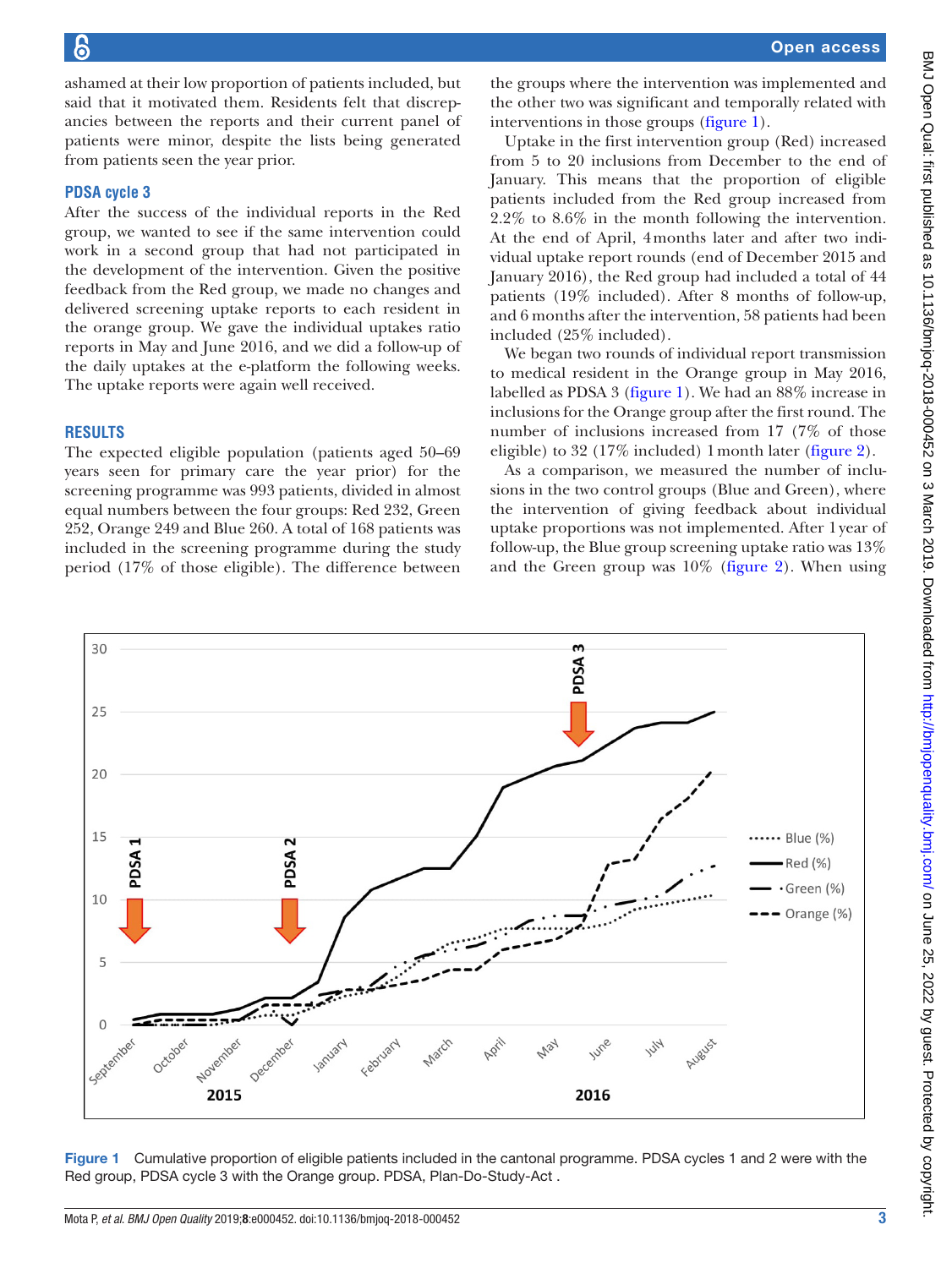

<span id="page-3-0"></span>Figure 2 Number of patients included each month between September 2015 and August 2016, stratified by group of residents. Timing of PDSA cycles marked with red arrows. Interventions were in the Red (PDSA cycles 1 and 2) and Orange (PDSA cycle 3) groups. PDSA, Plan-Do-Study-Act .

a  $\chi^2$  test to compare intervention with control groups, 109 of 481 were included in intervention, and 59 of 512 included in control groups, p<0.001.

Taking into account the uptake types, 46 patients were included for FIT and 73 for colonoscopies. There were 59 patients in the 50–69 years age range included in the programme as 'not eligible', 18 with a definitive exclusion criteria (high risk of CRC) and 31 with a temporary exclusion (colonoscopy in the last 5 years, concomitant disease or refusal).

#### **Lessons and limitations**

We learnt two primary lessons from this project: how to track a quality indicator for routine prevention in our clinic and that individual performance feedback increased the number of inclusions in our local screening programme. The use of billing reports to generate patient lists for each resident and the number of patients included in the canton programme provided a performance indicator that could be easily updated monthly. We wondered which intervention in the literature would be suitable in a Swiss-European university hospital context. Publicly ranking the performance physicians, as has been reported internationally, $\frac{7}{1}$  $\frac{7}{1}$  $\frac{7}{1}$  is likely to be seen as too competitive in Switzerland,

particularly between physicians in training. We tested individual anonymised performance reports and not public lists of best performers for this reason. Physician reminders in other settings have only resulted in  $2\% - 5\%$  increases in CRC screening completion,<sup>89</sup> though a meta-analysis showed a 13% increase when looking at all preventive services.<sup>10</sup> We observed an  $11\%$ increase in the proportion of eligible patients included in the programme. The intervention was well accepted by the medical residents. It would appear that there is a place for this type of intervention in our Swiss academic environment.

Limitations to our approach were that it required manual creation of performance reports and that our outcome variable measured physician inclusion using the e-platform and not actual screening participation. As our electronic health record does not allow for the generation of lists of patients needing preventive services, we were obliged to manually generate the performance reports. While this worked when we had a motivated resident participating in the project, it will be difficult to sustain going forward. Future projects could verify that the majority of patients included in the programme remain up to date with screening.